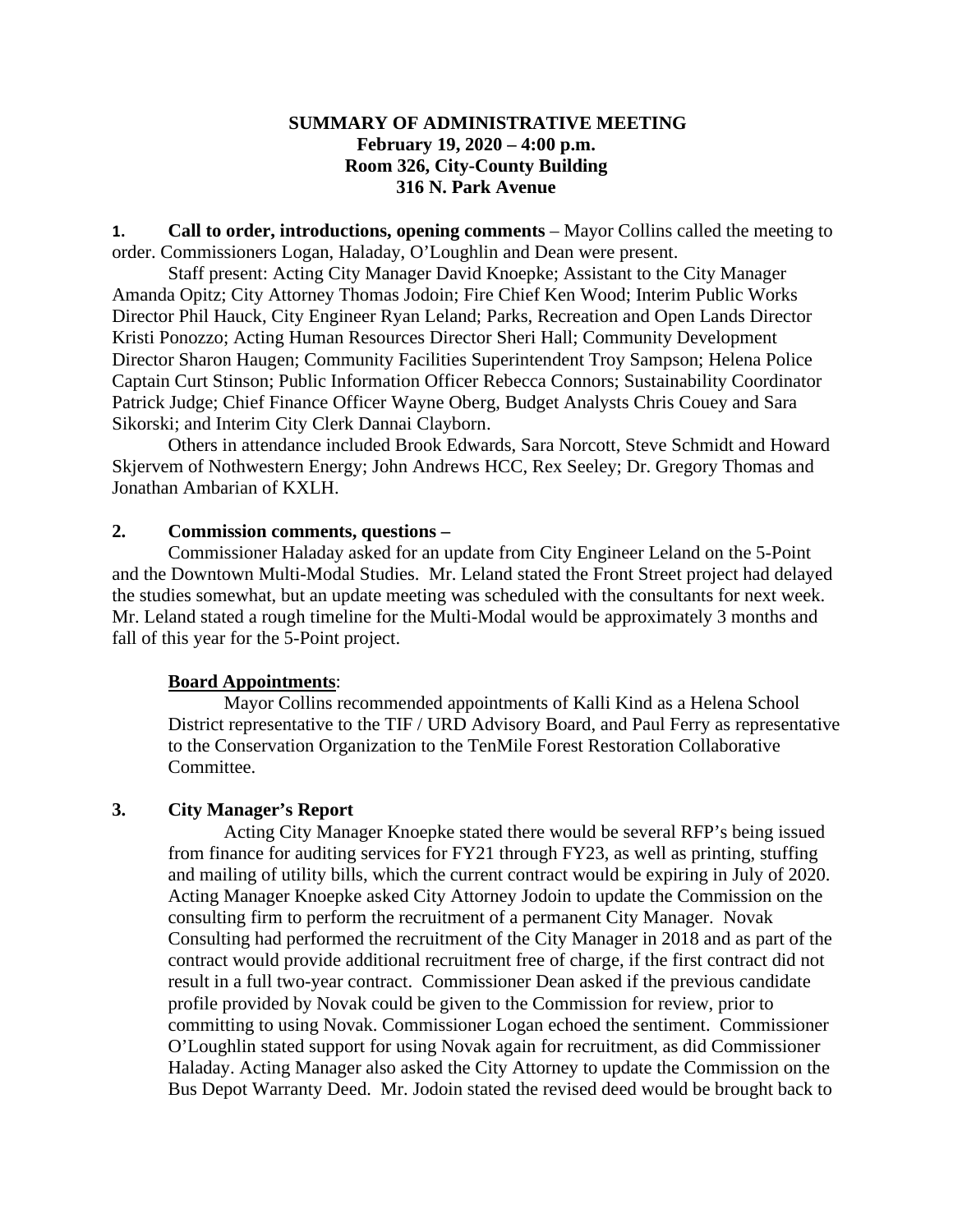the Commission on March 9<sup>th</sup> for consideration. Commissioner O'Loughlin asked what the closing date would be if the revised deed was approved on March  $9<sup>th</sup>$  meeting. Mr. Jodoin stated once the deed was approved the closing process would be quick, and closing could happen soon after.

## **4. Department Requests**

### **Sustainability Coordinator –**

**a. NorthWestern Energy seeking permission to resume its project converting its cobra-head streetlights from high-pressure sodium lamps to LEDs.**

Sustainability Coordinator Patrick Judge updated the Commission on the NorthWestern Energy (NWE) owns approximately 3400 streetlights in Helena. The majority (approximately 2600) are "cobra-head" lights. Last year, NWE initiated a state-wide program to replace its high-pressure sodium lights with LEDs. Helena and Billings were selected as the first communities. Approximately 400 of Helena's lights were converted before the program was placed on hold due to a number of concerns. The first was the question of whether or not the replacement lights were compliant with the City's lighting standards ordinance (Title 10 of City code). The other principal concern was over aesthetics -- specifically the "color temperature" of the

light. These concerns were articulated in a letter from the HCC (attached). Since that time, measurements taken (both by NWE and the City) seem to indicate compliance with the lighting standards in all but a few circumstances (cul-de-sacs, narrow roads, curvy roads). NWE has committed to address those issues (which have to do with "light trespass" and "glare") on a case-by-case basis with additional shielding, re-directs, etc. to achieve compliance. With the directional nature of LED lights and good horizontal cut-offs, there seems to be good agreement that the "uplight" portion of the code (aka "dark skies") is satisfied.

As for the "color temperature" issue, LEDs tend to have a white/blue look to them, as compared to the orange/pink color of high-pressure sodium lights (2200K). The initial 400 lights had a rating of 3000K. NWE has agreed to reduce the color temperature from 3000K to 2700K for residential neighborhoods (areas currently served by 100W lamps). This is the value that was requested by the HCC. NWE is requesting assurance from the Commission that they may proceed with the change-out for the remaining cobra-head fixtures in 2020. The issues surrounding ornamental/decorative lights (Lexingtons, Acorns, etc.) have not yet been resolved, so this discussion pertains only to the cobra-heads.

Commissioner O'Loughlin asked how many lights had been installed prior to the halting of the project. Northwestern Energy representatives responded 486 lights had been installed to this point.

Commissioner Dean asked if any feedback had been received from residents after the installation. City Staff investigated the complaints and found that while the lights did not necessarily exceed the ordinance maximum standards for foot-candles, the lights were more intense than previous versions, and some mitigating measures could be taken to address some of the concerns. Commissioner Haladay asked if there were enforcement mechanisms for the situation Commissioner Dean was referencing, such as a meeting technical compliance but still considered intrusive by residents. Mr. Judge stated language within the ordinance would allow for addressing these situations.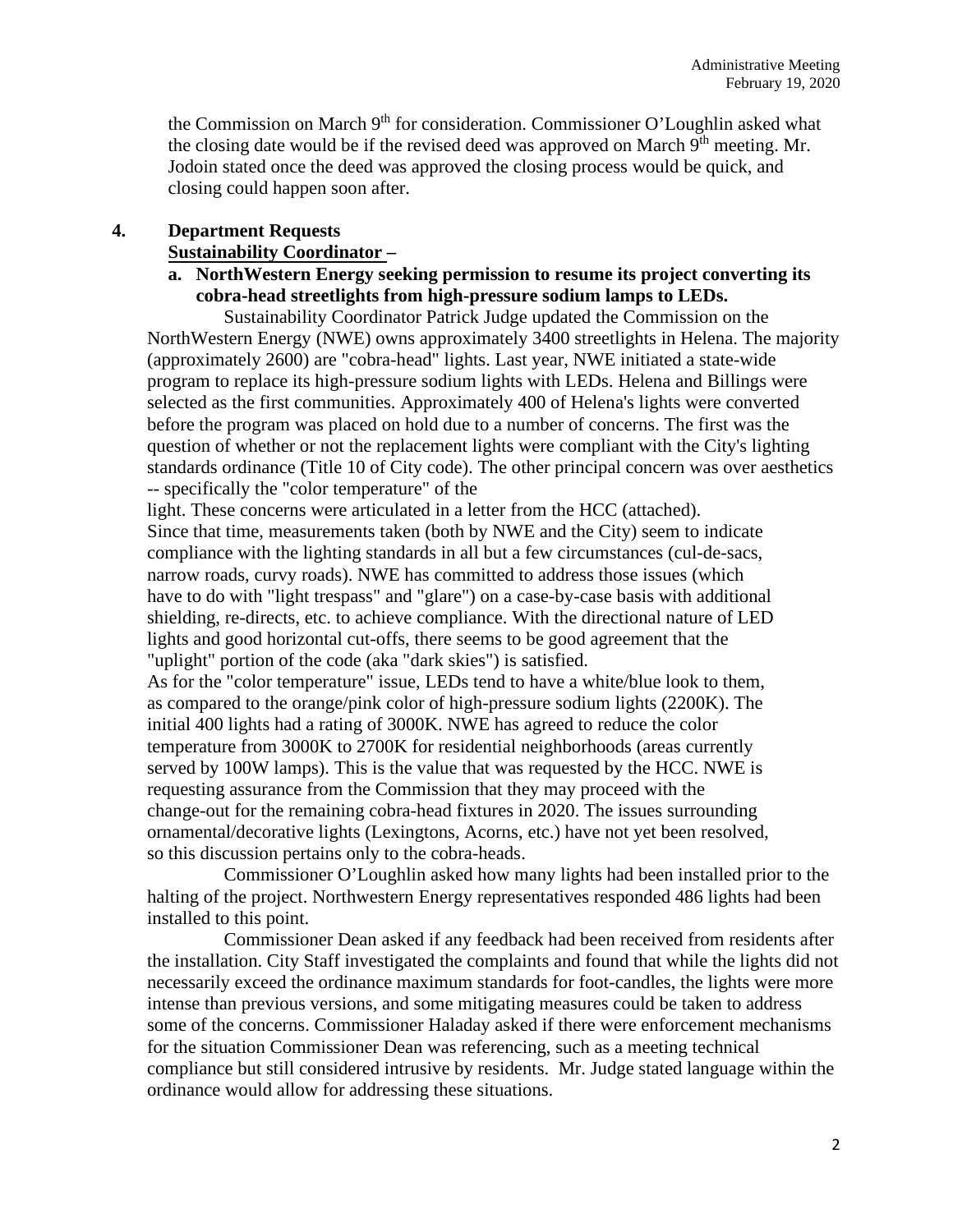Northwestern Energy representatives spoke to the concerns discussed in the Commission's questions and in Mr. Judge's presentation. Models of the shielding to be utilized to mitigate the intrusive lighting were presented for the Commission to review. The representatives stated the 1200 remaining cobra head lights would be installed systematically, and methodically to respond to the City and residents concerns as the lights were installed, and deal with these concerns proactively. However, the shielding would be used only up to a point where safety would not be compromised.

Commissioner Haladay asked Acting Manager Knoepke if the MyHelena App could have an option added to the list of concerns to include light trespass. City Staff stated they would work to add this option added to the app.

The Commission determined no formal action was required to allow the project to continue. Commissioner O'Loughlin asked if an update could have an update on a solution for the decorative lights at an upcoming Admin meeting.

Hugh Zackheim, resident, stated he lived in a neighborhood where the initial 400 lights were installed, and he thanked the City and Northwestern Energy's response on this matter.

## **7. Department Presentations**

## **Finance—**

**a. Overview presentation of the capital assets and major maintenance projects for the restricted funds.**

Budget Analyst Chris Couey updated the Commission This is the third and final portion of the Comprehensive Capital Improvement Plan presentations. It consists of department requests to buy new assets, replace existing assets and perform major maintenance on city assets. As per the guidelines set forth in the CCIP, the assets will cost more than \$5,000 with a life of at least 5 years and the projects will be less expensive than their CIP counterparts but still extensive enough to warrant additional funding outside of normal Maintenance & Operating budgets.

Commissioner Logan requested additional information from Fire Chief Wood on the purchase of a new Ladder Truck for the Fire Department. Chief Wood stated the manufacturer of the City's current ladder truck was no longer in existence and due to the unavailability of parts and the current number of repairs the truck would be needing for standard maintenance, it was determined necessary to replace the truck in the up doming fiscal year.

Commissioner O'Loughlin asked how much of the fire levy monies was anticipated to be put towards capital. Chief Wood stated approximately \$300,000.

Commissioner Haladay asked for an update on the projections for the Golf Course Fund. Director Ponozzo stated the Golf Course was budgeted as a deficit, but currently was considered revenue neutral. Commissioner Haladay asked for four years of budget numbers for the Golf Course to review.

# **b. Presentation and discussion of the newly created Book of Fees for the city of Helena.**

Budget Analyst Chris Couey updated the Commission the Finance office was tasked with collecting, researching, providing cost recovery calculations for and organizing a Book of Fees for the city of Helena with the goal of housing all fees for the city in one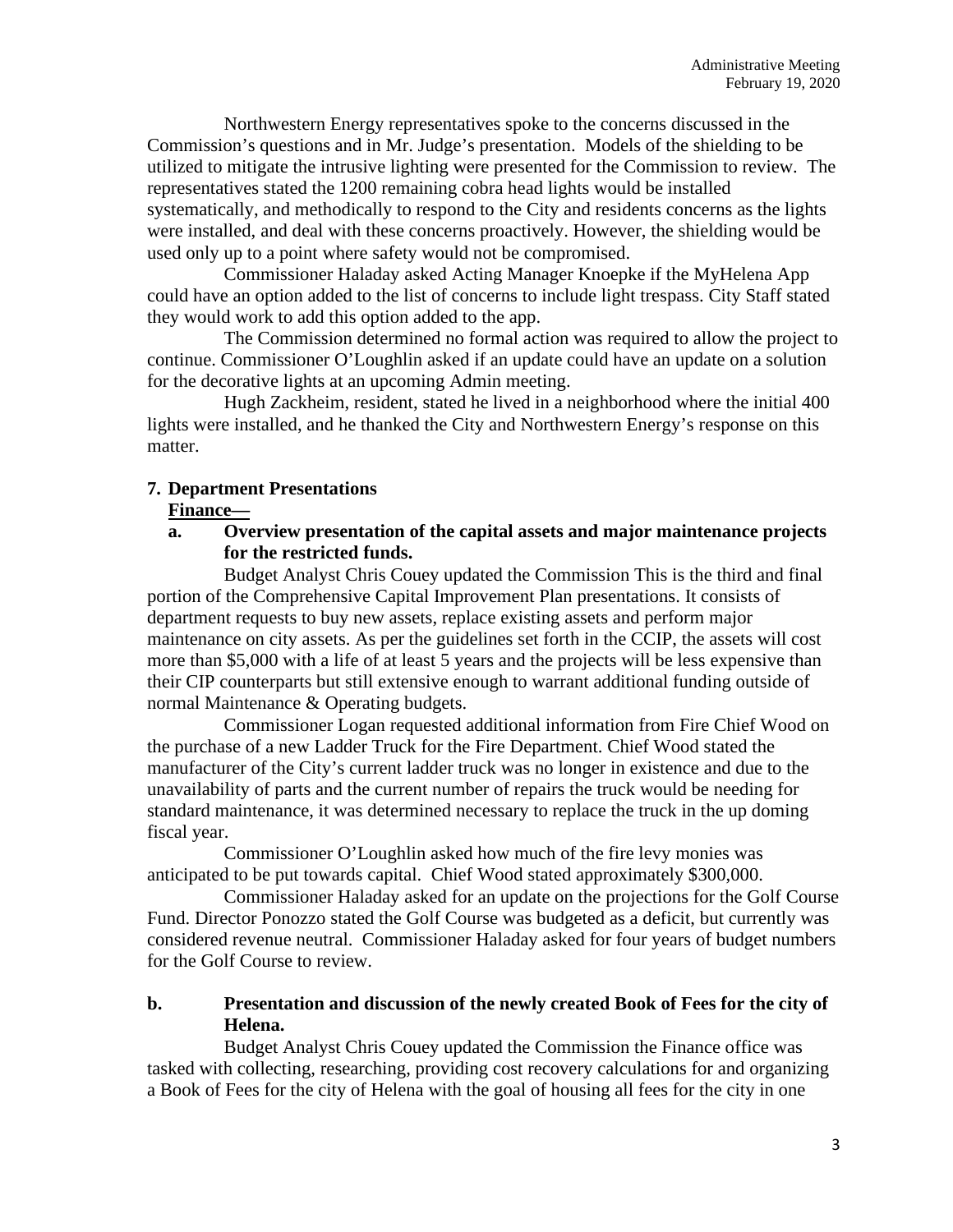place to be reviewed and approved annually (does not include rates such as water usage rates or solid waste collection rates). Currently, most departments organize, present and adopt their fees individually. Then they are posted to the respective department's webpage. This book would provide a place for citizens to research the costs for things such as business licenses, building permits, park rentals, police/fire special requests, public works activities and much more.

Chief Finance Officer stated an alternate timeline could be considered in which one fee and rate schedule would be adopted prior to any levies and last the budget would be adopted. Mr. Oberg stated this would be a change from what the City currently follows but would be something for consideration.

Commissioner Haladay asked if the idea of a resident discount for golf fees, and a flat fee for all others. Parks & Recreation Director Ponozzo stated there would be consideration of new fee schedule to include both resident and non-resident fees, for the next fiscal year.

## **c. Community Development - Update on Capitol Hill Mall URD; Cruse Avenue and Downtown RFP**

## **Capitol Hill Mall URD**.

Community Development Director Haugen reported the professional services agreement for Better City for the work on the creation of the Capitol Hill URD is complete. The agreement is ready to be executed pending Better City providing updated proof of workers compensation coverage. Better City's Scope of Work entails all the elements of the original RFP. The City is contracting separately with Robert Peccia and Associates for the preparation of legal description of the district. Better City will begin the work when the agreement is signed. The creation of the district will take 6-7 months.

Commissioner Haladay asked if there was an appetite from the rest of the Commission and staff to consider a Redevelopment Agency to handle the existing and all future URD's and TIF's for the City. Director Haugen agreed this was an idea worth pursuing and stated she would begin talking with relevant parties about developing this idea further. Commissioners Dean and O'Loughlin also expressed support for this idea. Commissioner Haladay asked if a creation of such a Redevelopment Agency could be brought forth for consideration either in lieu of the creation of the URD's or at least in tandem with the adoption of the URD's in the interest of efficiency. Director Haugen stated she felt this was a good idea and would be a goal to work towards.

Commissioner O'Loughlin asked for clarification on the boundaries which were being considered for the URD and if the Commission could get an update at an upcoming meeting regarding the boundaries and its possible impacts to the surrounding neighborhoods.

### **Downtown RFP and Cruse Avenue Redevelopment.**

A revised Scope for the Downtown portion of the original RFP. Staff has been working with Better City to find a consultant(s) to develop design renderings of the different scenarios surrounding the redevelopment of Cruse. Mike Dowling of Dowling Architects, who was going to assist WGM in this task has indicated a willingness to complete similar renderings for Better City and the City. As previously indicated by the Public Works Department, the conceptual plan for the redevelopment and redesign of Cruse Avenue is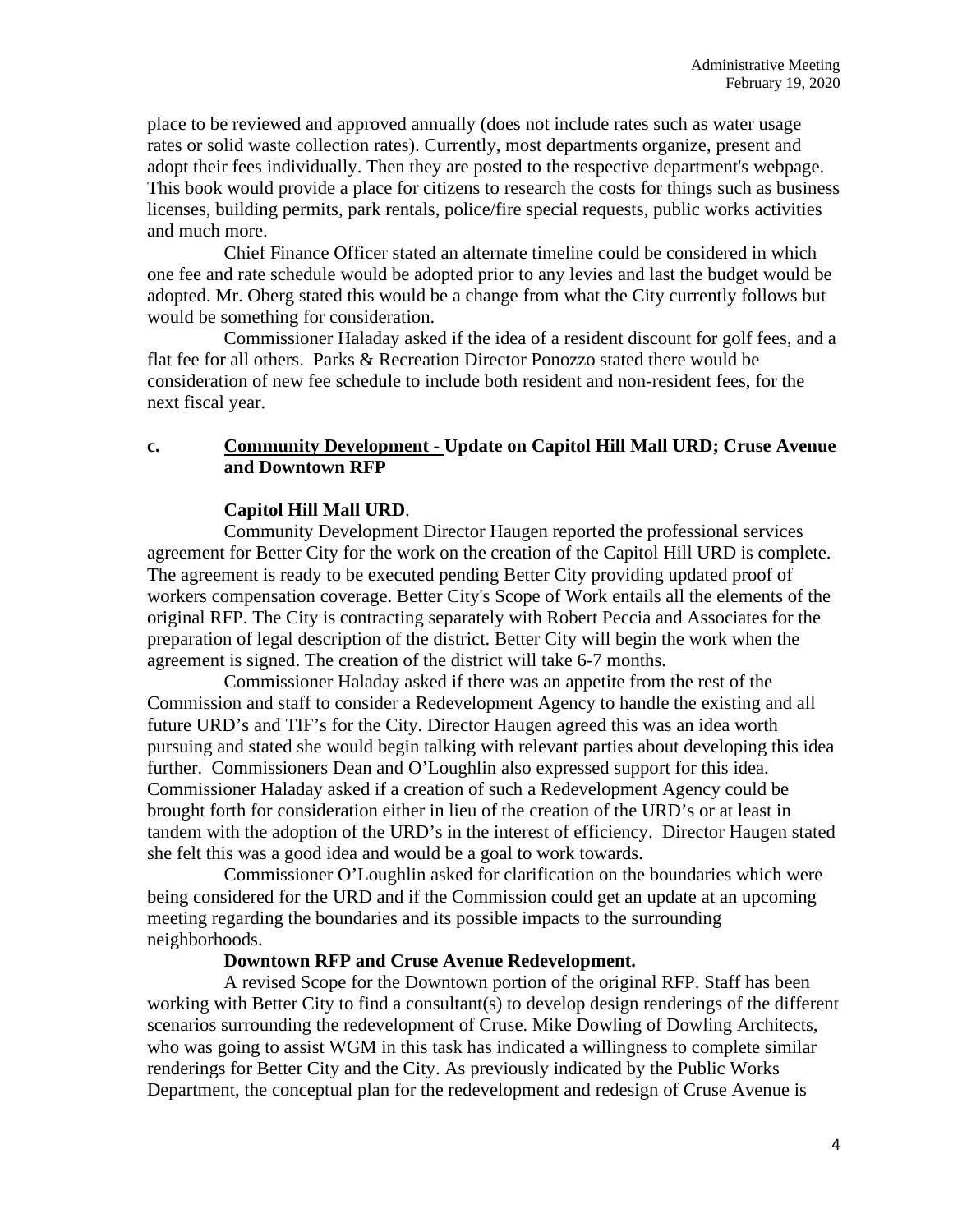90% complete. The Cruse conceptual design was developed with the City Commission at a few administrative and a few working meetings with stakeholders and the commission. Staff was given direction to not proceed with that design in order to hire a consultant to work on broader downtown redevelopment plans with stakeholders. A copy of the 90% design is attached to this memo. Outstanding issues of vacation of right of way and property transfer can be resolved according to the design approved by the Commission. The City has been awarded a \$15,000 Main Street Grant to partially fund a visualization and sub-area plan for the redevelopment of the Cruse Avenue right-of-way. The project represented in the application will help focus the direction the City takes for the reconfiguration, redesign, and vision for redevelopment of Cruse Avenue. This grant was designed to complement the work associated with the Downtown Economic Redevelopment RFP and Cruse Avenue project. Director Haugen stated Mr. Dowling would act as liaison and manage negotiations amongst all the stakeholders, including the Commission and the public. Director Haugen stated there had already been some interest expressed by several investment groups regarding the Cruse Ave redevelopment.

### **7. Committee discussions – None received.**

### **8. Review of agenda for February 24, 2020 Commission meeting –**

### **9. Public comment –**

Lynn Boone offered public comment expressing concerns over the budget and city expenditures.

Dr. Gregory Thomas suggested the City Finance Department consider regular seminars for the public to illustrate how the taxpayer money was being used to fund all the different services the City provides.

### **10.. Litigation Strategy** – **Subsector Solutions, Inc vs. City of Helena Draft Complaint**

City Attorney Jodoin gave an update to the Commission on the complaint filed by Subsector Solutions, Inc. Due to the possibility of litigation involved in this matter, Mr. Jodoin recommended any further discussion regarding this item happen in a closed session.

Mayor Collins closed the open portion of the meeting at 6:40 p.m.

Mayor Collins reopened the meeting at 7:07 p.m. Commissioner O'Loughlin stated the direction to the City Attorney to engage Subsector Solutions, Inc. in further conversations.

### **11. Commission discussion and direction to City Manager – direction previously given.**

Acting City Manager Knoepke stated he understood his direction to include, developing an option on the MyHelena App for light trespass related to the installation of the LED lights, along with a method of communication with Northwestern Energy to monitor and follow up on complaints. Additionally, an agenda item would be added on the book of fees update at a future meeting; schedule a work session for a discussion regarding the formation of a Redevelopment Agency, along with schedule an April update on the Capital Hill URD boundary; and contact Novak Consulting to negotiate a